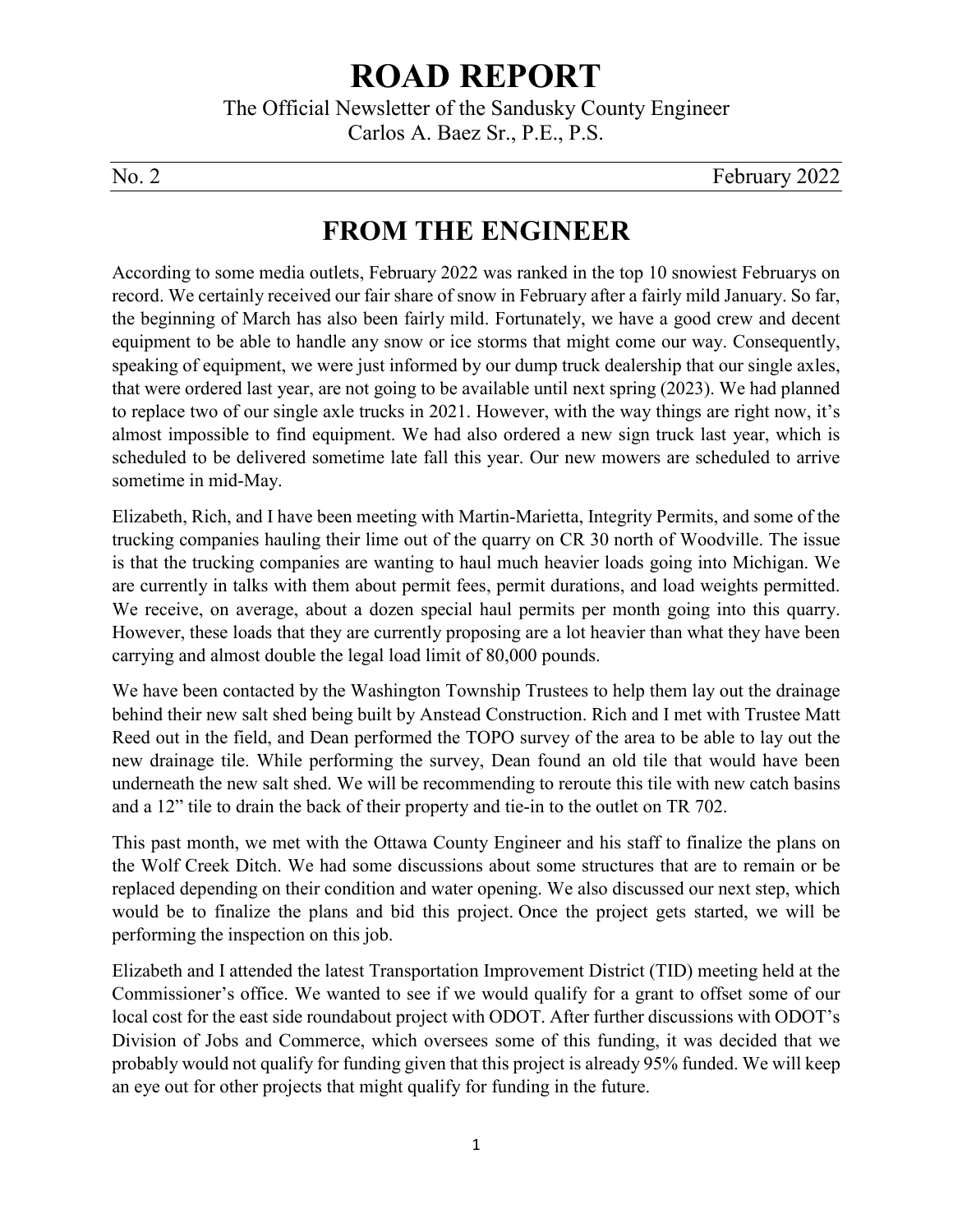## **FROM THE ROAD SUPERINTENDENT**

March has finally arrived! Hopefully, we are on the downhill side of winter now. February was full of snow, ice, and wind events that seemed to take up most of our time. We've had a few days of spring-like weather, which gives an itch to start getting some projects rolling. However, everyone knows March weather can be up and down. Overall, the winter went pretty well except for some minor hiccups with a couple of trucks.

Here in this latest thaw, two sink holes have developed. One is located on Smith Road, north of CR 181 and the other is located on CR 177, south west of TR 260. Mark and his team have replaced about 80' of 12" clay tile. Most of you know this area has sandy ground. With the ground being wet and a tile backed up, it made it very difficult to make this repair. We will be looking into replacing a good section of this tile in the near future. As for CR 177, Darr's will be coming in with the hydrovac to suck out what looks to be a laid up brick catch basin of some sort. Once they remove the debris, we will have to determine our next step.

Some work around the yard that was done in between snow events consisted of washing and waxing trucks and equipment and repairing barricades. Tim and Jeremy replaced the old light fixtures in the restrooms, closets, superintendent's office, mechanic's office, sign shop, and the parts room with new LED fixtures. Steve and Travis remodeled and painted the women's restroom in the front office. They also painted the men's restroom. Turned out very nice!

#### *~ Miscellaneous Road Work ~*

- Getting close for the night shift to come back to days. Next week, they will be working on the night inspection.
- Mark has moved the excavator to the vacated part of South River Road. We are working on removing an old arch structure on Wolf Creek. High water has stalled this project.
- Crews have been working on plow damage repair, as well as trash pick-up at the same time.
- Tree work has been done on CR 90, 32, and 229.
- Guardrails repaired on CR 260 at the Turnpike and on Port Clinton Road at Schwartz Drive.
- Filled sandbags.
- Signs repaired.
- Filled in pot holes, as needed.
- Dumped and washed trucks, as needed.

*Mark pushing the salt with the excavator.*

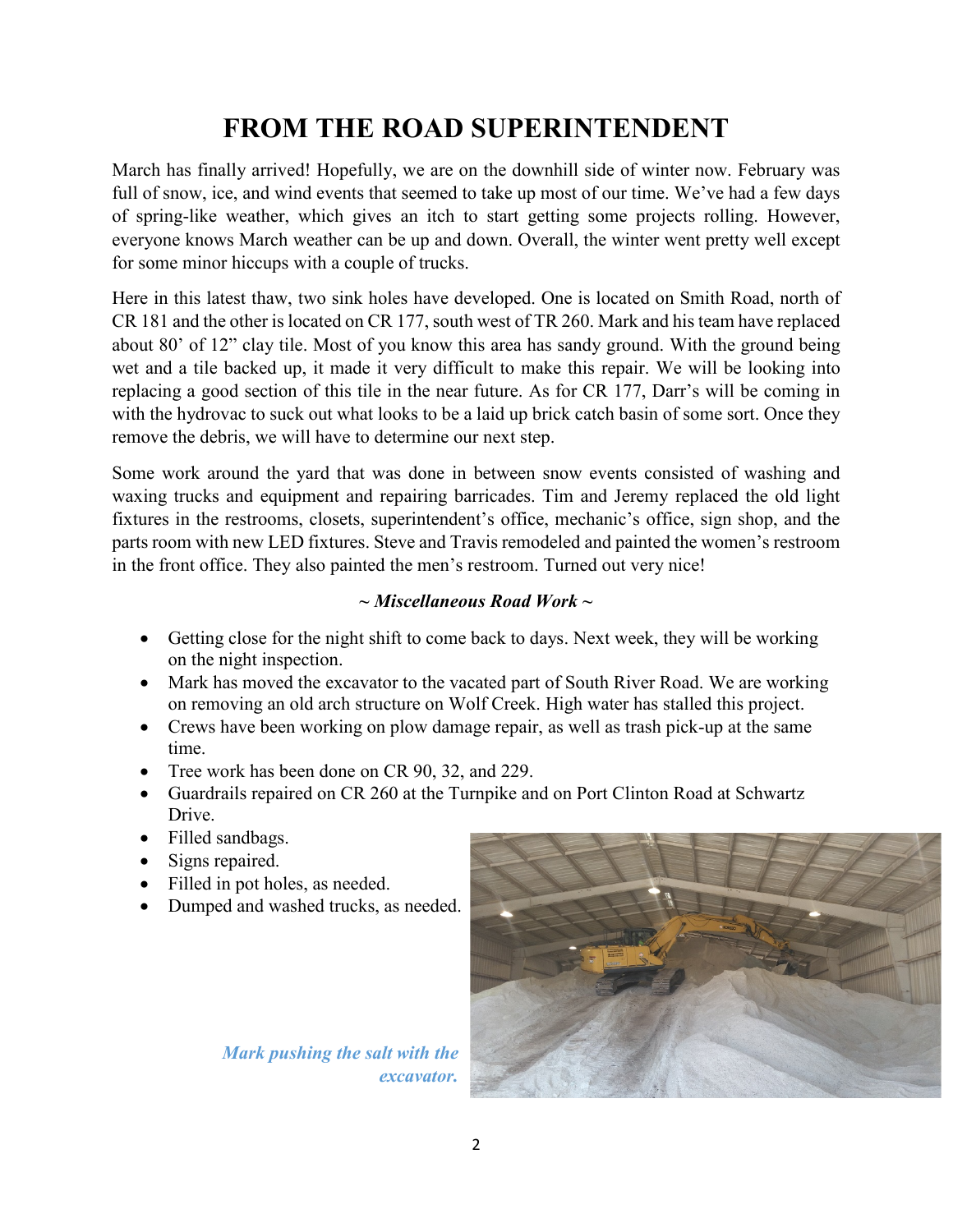#### **FROM THE OFFICE MANAGER**

Hello All! Hope February treated you well! We were busy with generating contracts and the normal day-to-day business of the office. Four contracts were developed, two for us and two for the townships. Check them out on our website! A special "Thank You" to the Fiscal Officers and Trustees from Ballville, Green Creek, Riley, Sandusky, Townsend, and York Townships for stopping by to sign the needed documents in order for us to meet our deadlines. Just as a reminder, if a township would like an Engineer's Estimate or to request a bid date/contract, we ask that you please fill out our request forms. We will be glad to email them to you *or* feel free to stop by and see us to pick them up!

#### **Health Insurance:**

March's Promotional Theme is *The Benefits of Good Sleep!* Sleep is vital for well-being. It helps improve learning, problem-solving, and decision-making. Getting enough sleep also helps people control emotions and cope with change. However, the Centers for Disease Control and Prevention (CDC) report that one in three American adults don't get the sleep they need. If you feel like you or someone you may know are sleep deprived, visit [www.achievesolutions.net/jhp](https://protect-us.mimecast.com/s/Lsx3C9rNKPcYko4tEG4Xs?domain=achievesolutions.net) for some great information!

#### **Income Comparison:**

(January)

2022 - \$483,716 2021 - \$454,179



Rick Eberly March 16<sup>th</sup> Steve Pfeiffer March 19<sup>th</sup> Rick Villarreal March 29th



1. Do you go by your full name or a nickname? What nickname do you go by?

- *Pat or Patrick*
- 2. Introduce your Family! *I am the youngest of 3 boys, born to Robert and Annamarie Colston. I have 2 older brothers, Donald and Matthew.*
- 3. What is your favorite holiday? *Independence Day*
- 4. Who is your favorite music artist or band? *Aerosmith, Beastie Boys, Ed Sheeran, & Avett Bros.*
- 5. What is your favorite movie or TV show? *Saving Private Ryan or Dances with Wolves*
- 6. What is your favorite "signature dish" to cook or bake?

*Anything BBQ, pulled pork, burnt ends, chicken*

7. If you could live in any other state, which one would you live in?

*Wyoming or Maine*